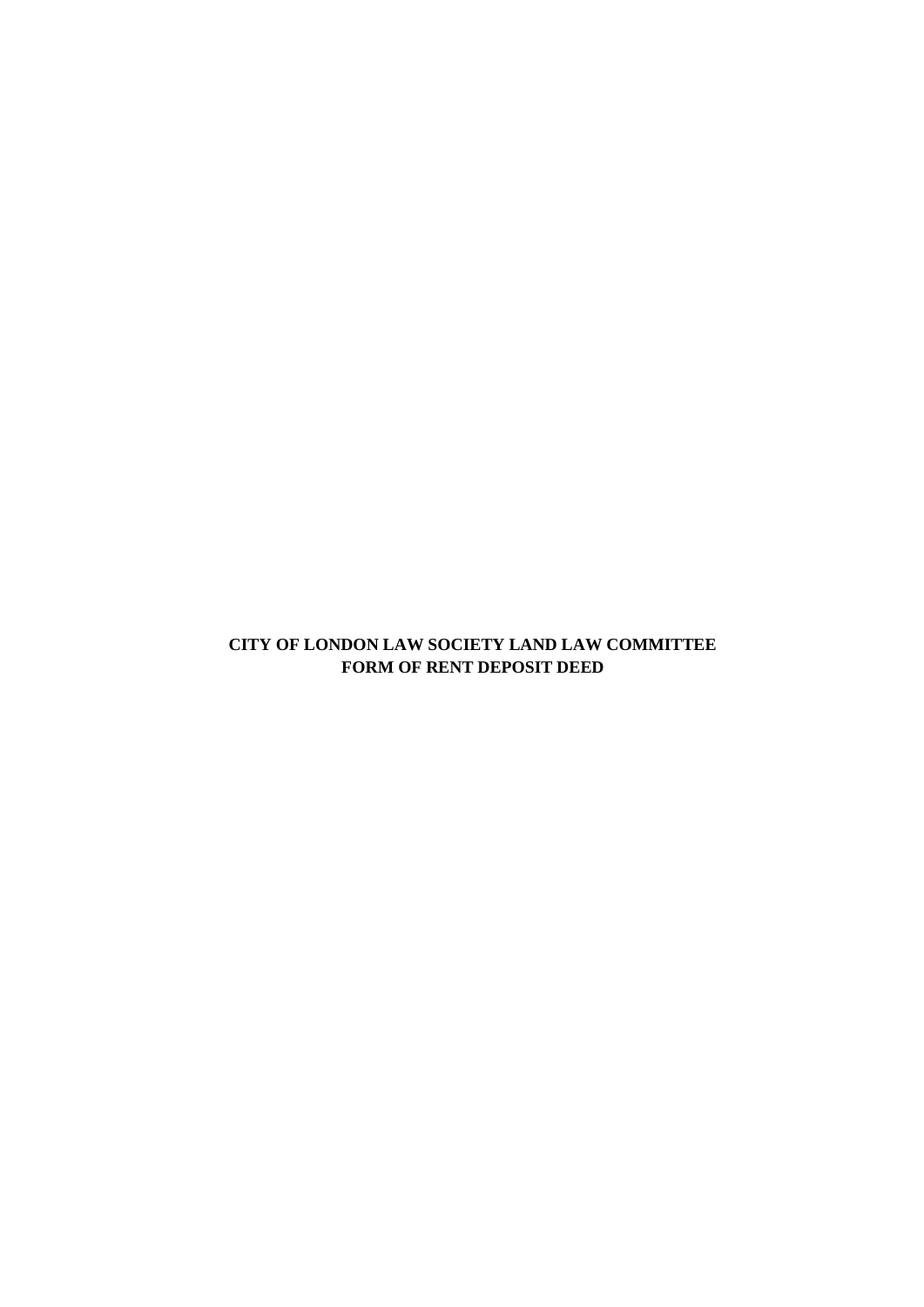#### **Introductory notes**

This is a 2020 relaunch of a long established Land Law Committee standard, the rent deposit deed.

This revised version is not substantially different from its predecessor, but we highlight below some improvements made.

The rent deposit deed is a ubiquitous document in the landlord and tenant arena. Its usage may well be increased by difficult economic conditions.

There are a number of different approaches to the form of rent deposit deed, whether it be tenant's money charged in landlord's favour, or landlord holding deposit on trust for tenant, or the deposit being held in a stakeholder account, run, for example, by the landlord's solicitors<sup>1</sup>.

With a multiplicity of possible arrangements, the Land Law Committee considered that it would be helpful to produce a form of rent deposit deed that will hopefully assist practitioners. The Committee decided to adopt the deposit charge arrangement as this is probably the most frequently encountered.

The Committee has drafted the deed to cater for the majority of issues arising in a rent deposit situation, but without it becoming a complex banking document.

The deed provides for the landlord to set up and be able to withdraw sums from the deposit account (having given a short period of notice to the tenant), so that the landlord controls what happens to the deposit. The deposit remains the tenant's property, subject to the terms of the deed.

The deed allows for an increase in the level of the rent deposit following rent increases on review or otherwise under the lease and changes in VAT.

The deed can be used for both "new" and "old" tenancies for the purposes of the Landlord and Tenant (Covenants) Act 1995. The deed includes a release of an outgoing landlord (see clause [6\)](#page-9-0).

The deed provides for repayment of the then deposit balance to the tenant if it assigns (along with certain other repayment points). The landlord will presumably, as a separate matter, seek deposit, guarantees or other security for the assignee, where required. The deed also includes optional repayment provisions in the event of the tenant satisfying a profits test (see clause [7.1\)](#page-9-1).

Any guarantor for the tenant should be a party to the deed to acknowledge that its obligations (under the lease) are unaffected by the deed (see clause [11\)](#page-11-0). This clause also provides that the guarantor's obligations will also apply to the tenant's obligations under the deed.

Clause [12](#page-11-1) of the deed seeks to take advantage, where possible, of the Financial Collateral Arrangements (number 2) Regulations 2003. If the deed does benefit from those Regulations, then the moratorium on administration of the tenant does not apply to the landlord's use of the deposit. Note that those Regulations only give that protection where both parties to the charge in the deed are "non-natural" parties: i.e. any of the following impersonal entities – a corporate body, unincorporated firm, partnership or body with legal personality, except an individual, including any such entity constituted under the law of a country or territory outside the United Kingdom or any such entity constituted under international law.

There are governing law and agent for service provisions in case of overseas parties to the deed. Where the tenant or guarantor is overseas, the landlord should consider obtaining a legal opinion (covering, among other matters, the enforceability of the tenant/guarantor's obligations in the deed) from counsel qualified in the law of the jurisdiction in which the tenant/guarantor are incorporated (but not in-house counsel at the

<sup>&</sup>lt;sup>1</sup> Note, however, that the SRA discourages solicitors from holding rent deposit monies.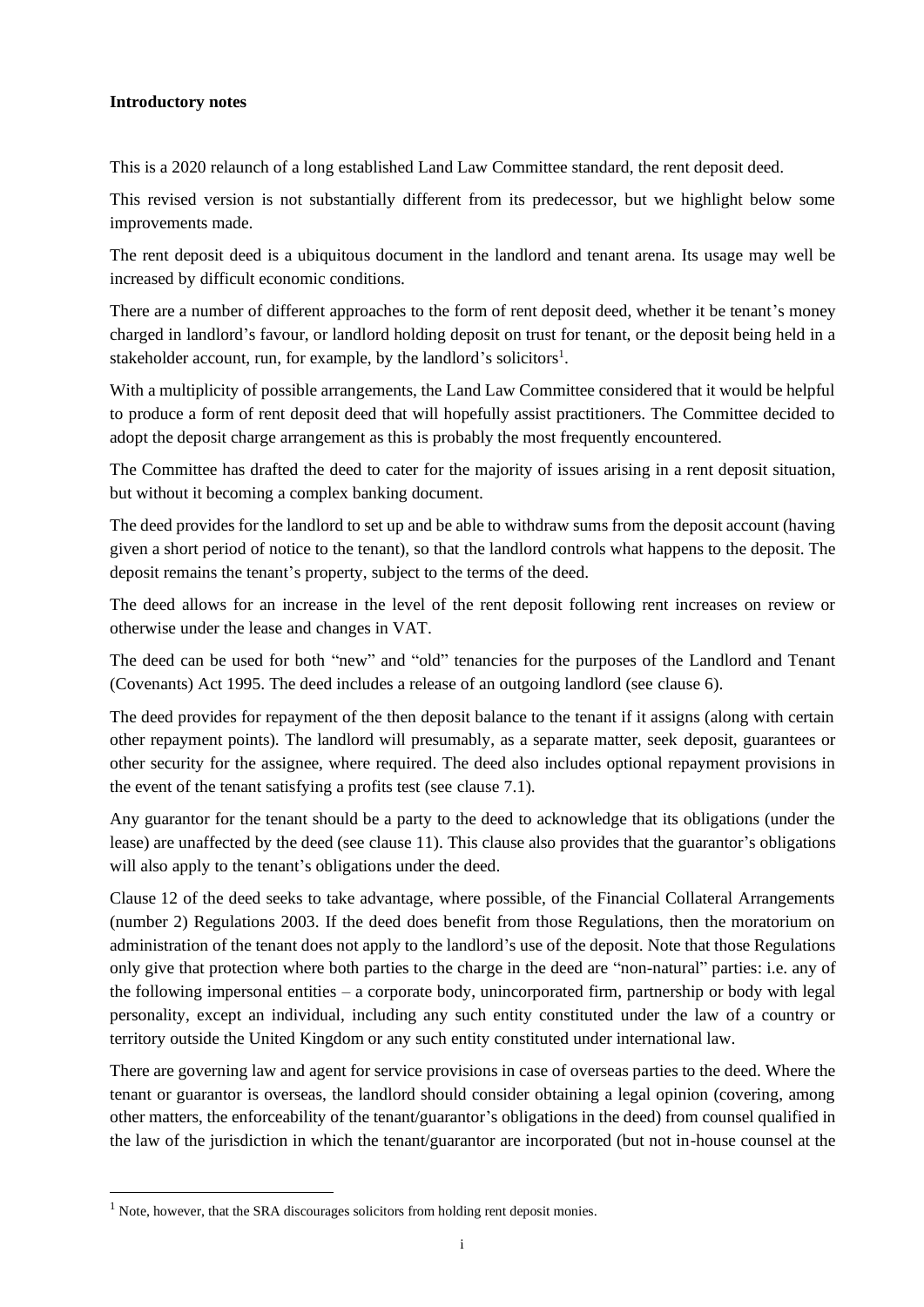tenant or guarantor). The CLLS has produced a form of foreign legal opinion, which can be found on the Land Law committee page of the CLLS website, a link to which follows

[http://www.citysolicitors.org.uk/storage/2018/05/Revised-draft-form-of-overseas-legal-opinion-for](http://www.citysolicitors.org.uk/storage/2018/05/Revised-draft-form-of-overseas-legal-opinion-for-company-executing-a-deed-08-05-18.pdf)[company-executing-a-deed-08-05-18.pdf](http://www.citysolicitors.org.uk/storage/2018/05/Revised-draft-form-of-overseas-legal-opinion-for-company-executing-a-deed-08-05-18.pdf)

The notices provision (clause [10\)](#page-11-2) refers to the notice provisions in the lease.

As a matter of good practice, the landlord should liaise with the tenant prior to completion of the deed to ensure the landlord has all it needs to set up and operate the account, including satisfying any requirements of the bank.

Please do let the CLLS know if you have any comments on this deed, or have any other suggestions for future CLLS projects.

## **September 2020 (updated as below in February 2021)**

**Update:**

**19 February 2021: the square bracketed period in clause 7.4 was increased from 6 to 12 months and a footnote added.**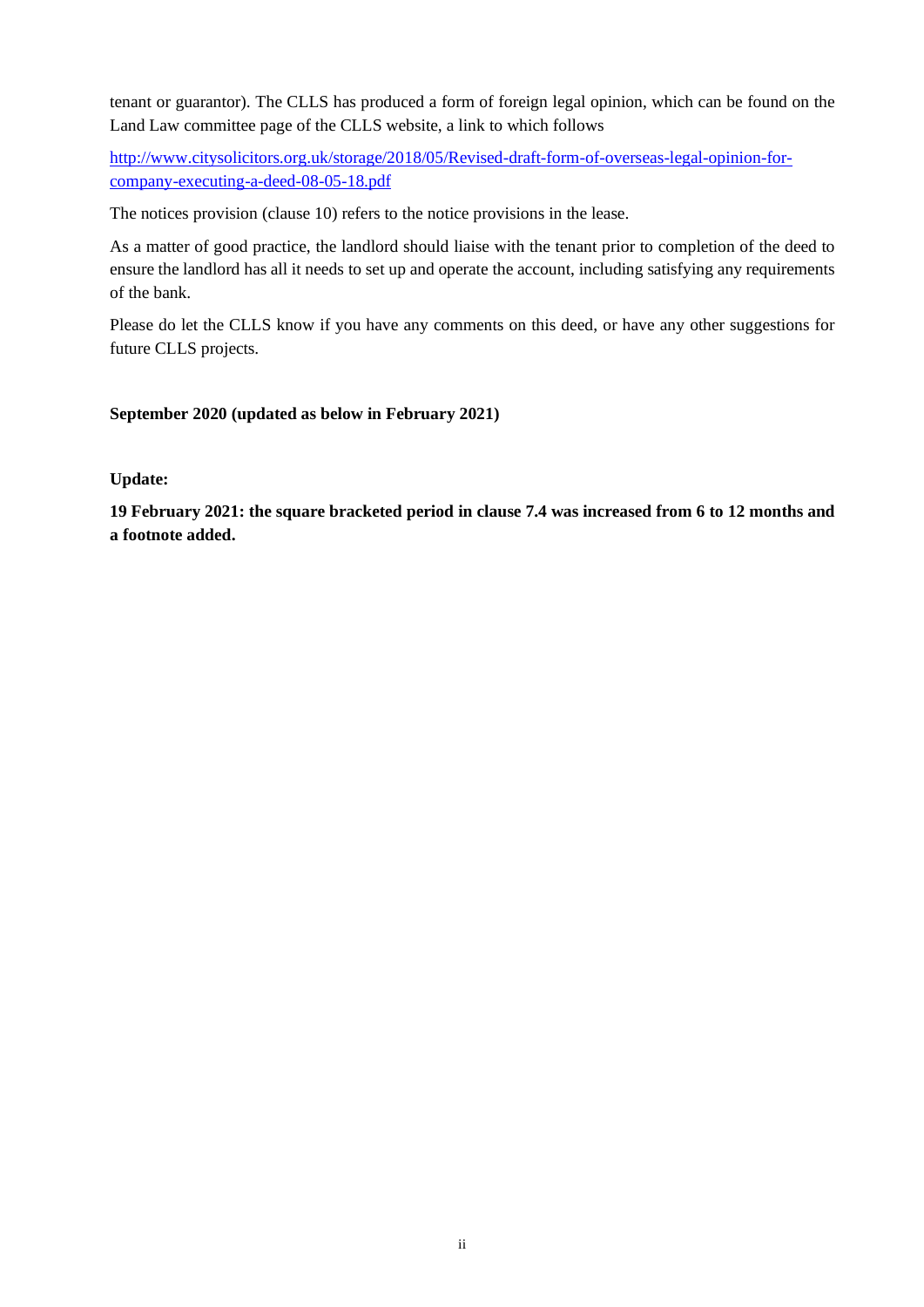## **RENT DEPOSIT DEED**

[Property Address]

Between

 $[\bullet]$ 

 $[\bullet]$ 

 $[\bullet]$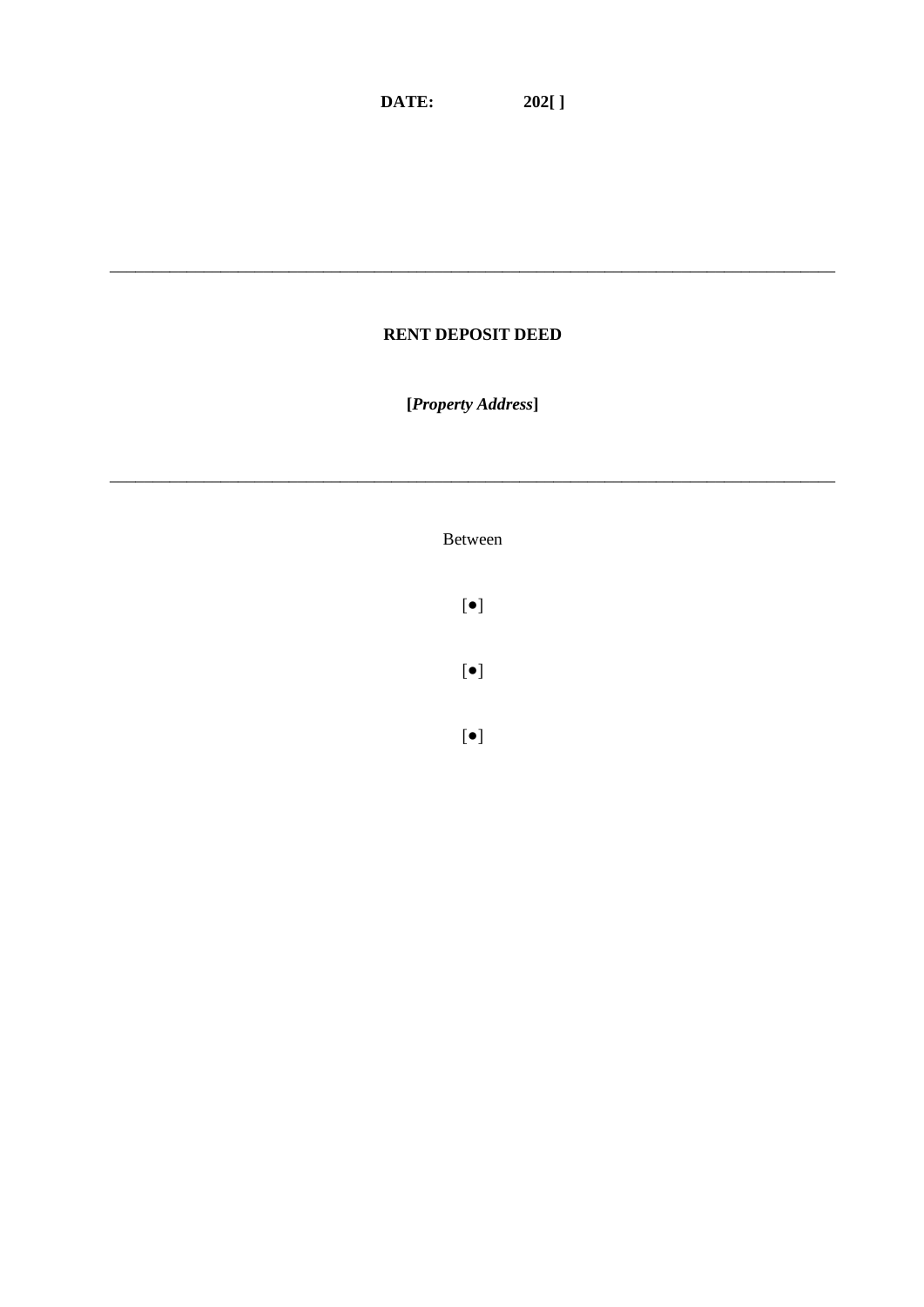## **TABLE OF CONTENTS**

| $\mathbf{1}$ .   |  |
|------------------|--|
| 2.               |  |
| 3.               |  |
| $\overline{4}$ . |  |
| 5.               |  |
| 6.               |  |
| 7.               |  |
| 8.               |  |
| 9.               |  |
| 10.              |  |
| 11.              |  |
| 12.              |  |
| 13.              |  |
| 14.              |  |
| 15.              |  |
| 16.              |  |
| 17.              |  |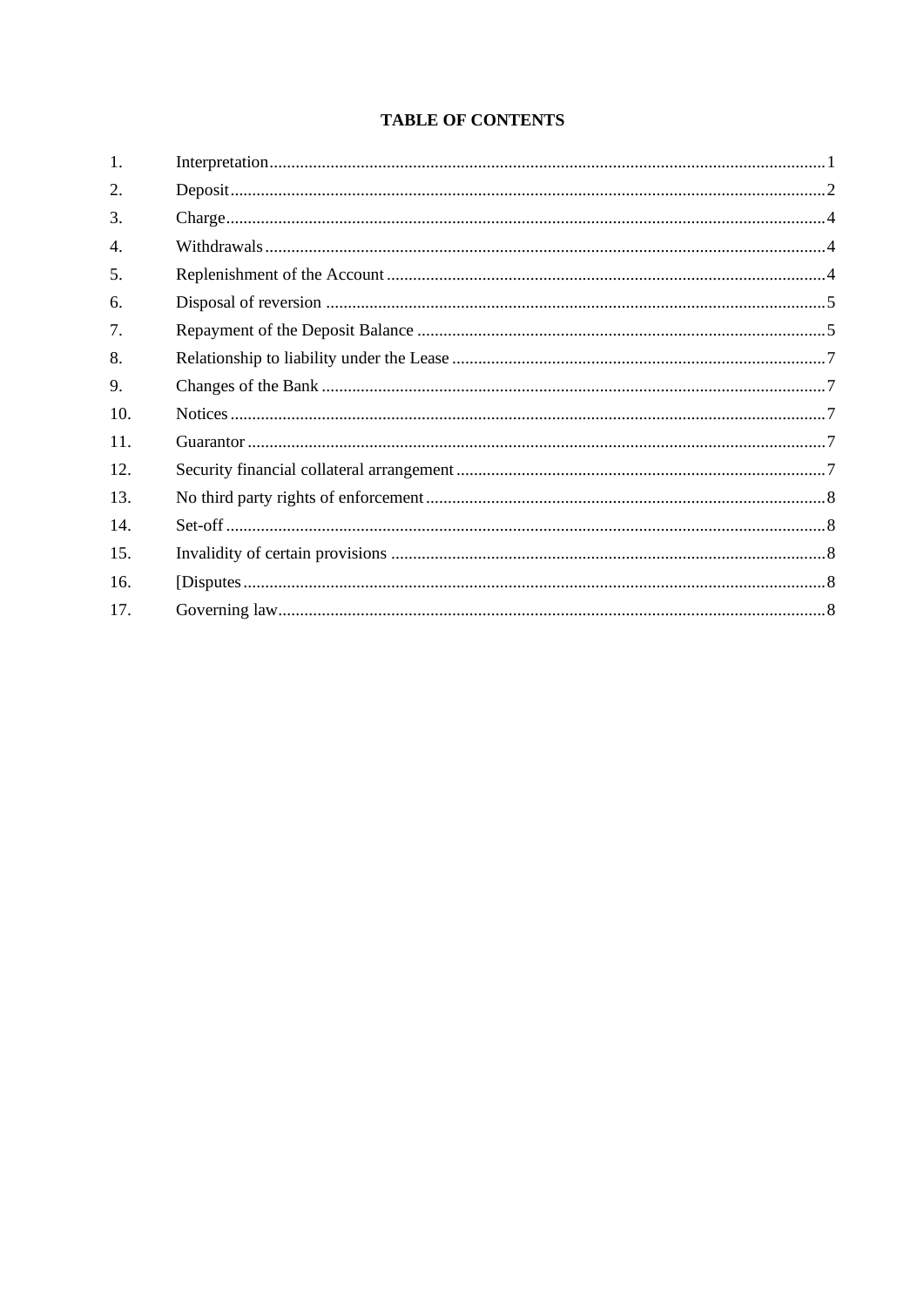#### **THIS DEED** is made on [*INSERT DATE*] **BETWEEN**:

(1) [●] [(Company No. [●])] [a Company incorporated under the laws of [●]] whose [registered office][principal office in the United Kingdom] is at [●] ("the Landlord").

(2) [●] (Company No. [●]) [a Company incorporated under the laws of [●]] whose [registered office][principal office in the United Kingdom] is at [●] ("the Tenant").

[(3)  $\lceil \bullet \rceil$  (Company No.  $\lceil \bullet \rceil$ ) [a Company incorporated under the laws of  $\lceil \bullet \rceil$ ] whose [registered office][principal office in the United Kingdom] is at [●] ("the Guarantor").]

#### **IT IS AGREED** as follows:

#### <span id="page-5-0"></span>**1. INTERPRETATION**

- 1.1 In this Deed unless the context otherwise requires:
	- 1.1.1 Words importing the singular include the plural and vice versa and words importing any gender include every gender;
	- 1.1.2 Words importing natural persons include an individual, company, corporation, firm, partnership, unincorporated association or body of persons, and any state, or governmental or local division or agency of a state, or any local governmental authority;
	- 1.1.3 References to clauses are references to the relevant clause in this Deed;
	- 1.1.4 References in this Deed to any legislation include references to that legislation as amended, consolidated or re-enacted or as other legislation modifies its application from time to time and any subordinate legislation made or to be made under that legislation;
	- 1.1.5 An obligation on a party not to do or omit to do anything, includes an obligation not to allow that thing to be done or omitted to be done by any person under that party's control;
	- 1.1.6 An obligation owed by or to more than one person is owed by or to the other party jointly and severally.
	- 1.1.7 A covenant by a party to do something includes an obligation to procure that it is done;
	- 1.1.8 Any sum payable by one party to the other is to be exclusive of VAT which, if chargeable, is to be payable in addition;
	- 1.1.9 The words "including" and "in particular" shall be construed as being by way of illustration or emphasis only and shall not limit the generality of the preceding words;
	- 1.1.10 The headings in this Deed are for ease of reference only and are not to be taken into account in the construction or interpretation of any provision of this Deed to which they refer.
- 1.2 In this Deed, unless the context otherwise requires, the following expressions have the following meanings:

"**Accepted Accounting Principles**" accounting principles, requirements, concepts, bases, standards and policies generally adopted and accepted in the United Kingdom and approved by the institute of Chartered Accountants in England and Wales for the preparation and presentation of audited financial statements and accounts;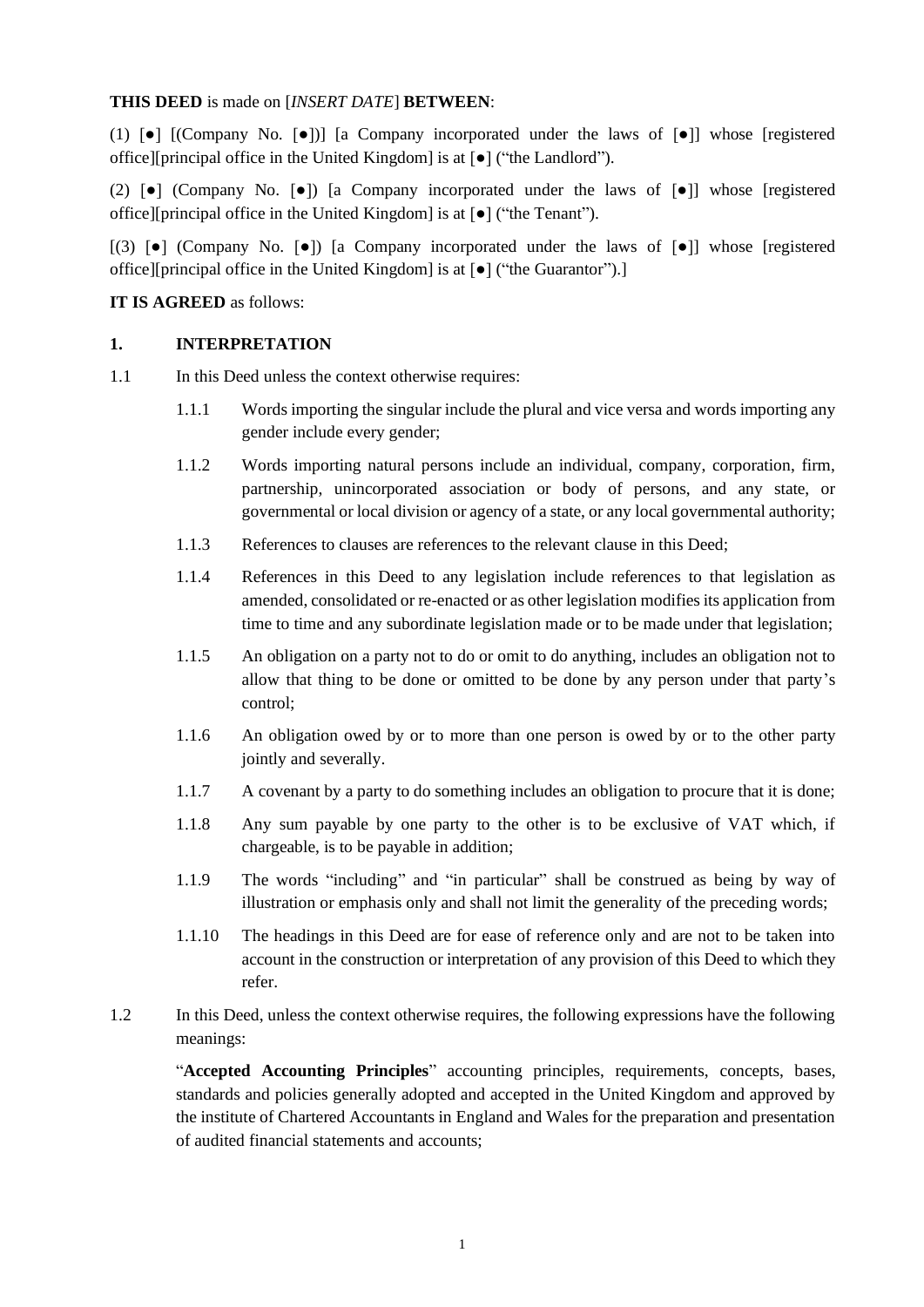"Account" an [interest bearing]<sup>2</sup> account (to which the Deposit is credited) in the name of the Landlord designated "[*SPECIFY TENANT'S NAME*] **-** RENT DEPOSIT ACCOUNT FOR [*SPECIFY ADDRESS*]" (and includes any new account opened under clause [9](#page-11-4) and any renewal, redesignation or renumbering of any relevant account from time to time) with a Clearing bank of the Landlord's choosing from time to time held subject to the respective rights in this Deed of the Landlord and the Tenant;

"**Bank**" the Clearing bank at which the Account is held at any relevant time;

"**Clearing bank**" a bank admitted by the Bank of England as a direct participant in its CHAPS system;

<sup>3</sup>"**Deposit**" the initial sum of [●] POUNDS (£[●]) and any further sums deposited pursuant to clause [5;](#page-8-2)

"**Deposit Balance**" the sum, from time to time, standing to the credit of the Account, including any accrued interest;

"**Disposal**" a transfer by the Landlord of the immediate reversion to the Lease; transfer includes a disposal of the immediate reversion by means of the grant of a lease subject to and with the benefit of the Lease; "**Successor**" of the transferor is to be construed accordingly;

"**Landlord**" includes all parties from time to time entitled to the immediate reversion to the Lease;

"**Lease**" the lease of the Premises dated [●] [today] and made between the Landlord (1) [and] [the Tenant]  $\lceil \bullet \rceil$  (2) [and the Guarantor]  $\lceil \bullet \rceil$  (3)] and includes any agreement collateral to the Lease;

"**Liabilities**" has the meaning in clause [2.8](#page-7-0) and "**Liability**" includes any sum forming part of the Liabilities;

"**Premises**" the premises let by the Lease being [●];

"**Required Credit Level**" [£[●]] [an amount at a rate equal to [●] months' principal rent from time to time reserved under the Lease] [together with a sum equal to VAT at the rate which is, or may become, payable from time to time during the term of the Lease on the amount of the principal rent]];

"**Tenant**" the party named as the Tenant in this Deed;

"VAT" value added tax and any other tax of a similar nature;

"**Working Day**" any day from Monday to Friday (inclusive), which is not Christmas Day, Good Friday or a statutory bank holiday in England and Wales.

1.3 This Deed is a collateral agreement to the Lease.

## <span id="page-6-0"></span>**2. DEPOSIT**

- 2.1 The [Tenant's solicitors have] [the Tenant has] paid the Deposit to the Landlord, of which the Landlord acknowledges receipt.
- 2.2 The Landlord shall credit the Deposit to the Account [to be] opened by or on behalf of the Landlord and to be operated by or on behalf of the Landlord in accordance with this Deed.

<sup>2</sup> Beware that many accounts do not pay interest.

<sup>&</sup>lt;sup>3</sup> The Deposit is usually calculated as the amount of rent for a period; six months' rent is frequently chosen and agreed by the parties, with an equivalent amount of VAT. VAT is not chargeable on the deposit as such, but it is prudent to include it in settling the rate of the deposit; It may, or may not, be chargeable on the rent, although it will be in the vast majority of commercial lettings. Where it is chargeable, the Landlord will withdraw the equivalent of the VAT in order to make account to HMRC.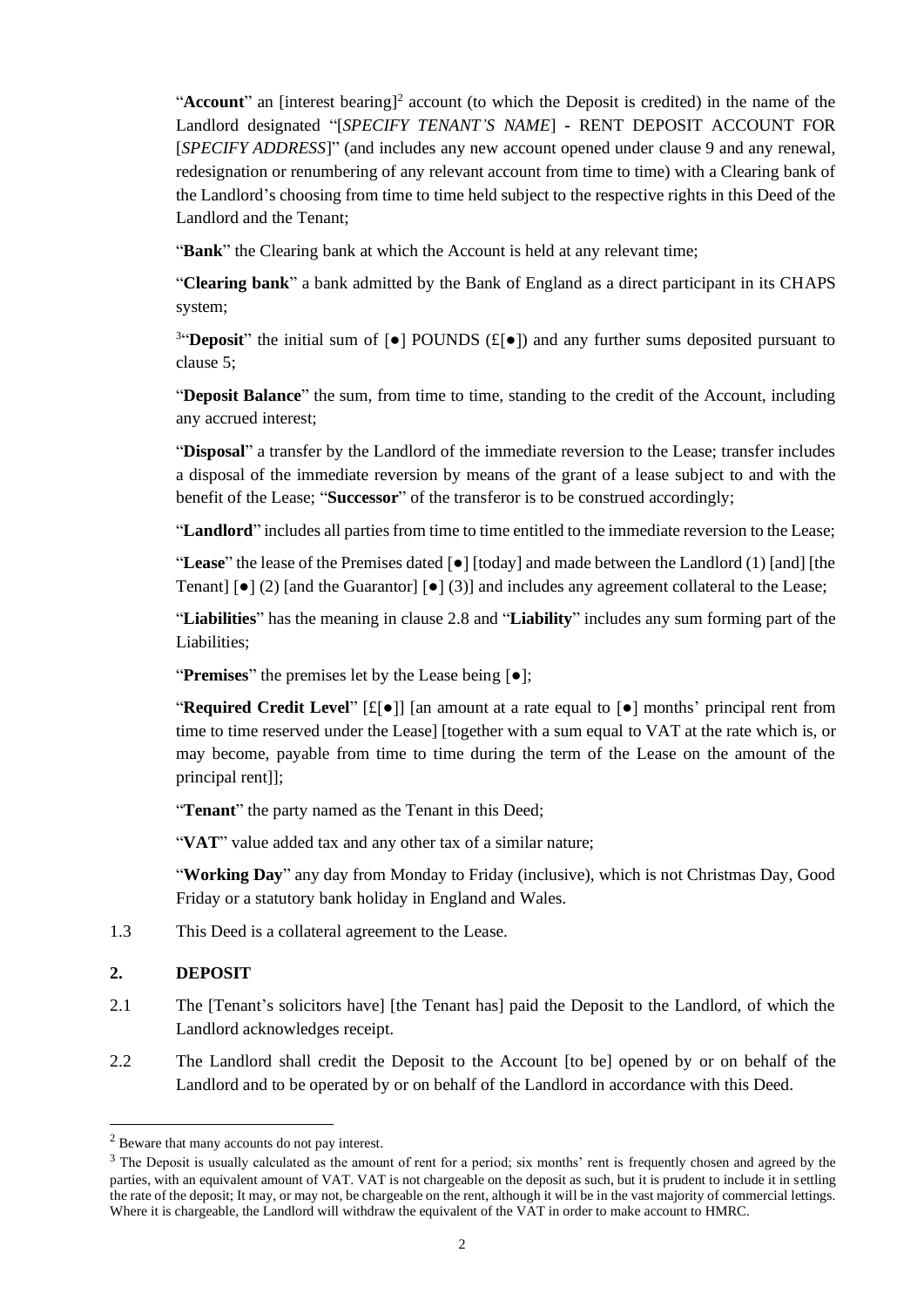- 2.3 The Deposit Balance is the property of the Tenant subject to the terms of this Deed. The Landlord shall accordingly notify the Bank of the status of the Deposit when setting up the Account.<sup>4</sup>
- 2.4 The Tenant irrevocably authorises the Landlord to:
	- 2.4.1 sign such instruments, execute such documents and do such things as the Landlord may require to:
		- 2.4.1.1 open, maintain, perfect, operate, transfer or close the Account; and
		- 2.4.1.2 perfect the security constituted by this Deed; and
	- 2.4.2 make appropriate withdrawals from the Account to meet Liabilities, from time to time, up to the extent of the Deposit Balance in accordance with the terms of this Deed.
- 2.5 The Tenant shall (upon request in writing by the Landlord) sign or execute such documents and provide all assistance necessary to enable any Account to be set up and operated by the Landlord and to perfect the security constituted by this Deed.
- 2.6 To secure performance of the obligations of the Tenant under this Deed and to supplement the powers conferred on the Landlord by this Deed, the Tenant irrevocably appoints the Landlord to be the attorney of the Tenant, in the name of the Tenant, to do anything in relation to the Account, the money from time to time standing to its credit or the security constituted by this Deed, which the Tenant is or may be required to do under the terms of this Deed.
- 2.7 The Landlord shall at intervals of not less than six months following the date of this Deed account to the Tenant for an amount equal to the interest (less tax where requisite) then accrued to the Account, save and to the extent that:
	- 2.7.1 there are at the time of account outstanding Liabilities, whether or not quantified; or
	- 2.7.2 the Deposit Balance would fall short of the Required Credit Level; or
	- 2.7.3 the interest is set off against a deficit in the Required Credit Level under clause [5.2](#page-8-3)
- <span id="page-7-0"></span>2.8 Liabilities are such sums as are required to discharge all obligations and liabilities of the Tenant from time to time due to the Landlord under the Lease or this Deed. Liabilities include:
	- 2.8.1 rent, service charges, [insurance premiums or other contributions to the cost of insurance of the Premises, outgoings, interest, and other payments payable to or recoverable by the Landlord under the Lease,]<sup>5</sup> whether or not reserved by way of rent, and whether or not formally demanded;
	- 2.8.2 claims, demands, damages, losses, costs and expenses arising out of or incidental to:
		- 2.8.2.1 a breach by the Tenant of the covenants and conditions in the Lease and of obligations in this Deed; or
		- 2.8.2.2 enforcement of the obligations of the Tenant under the Lease or this Deed;
	- 2.8.3 loss of rent or mesne profits arising in consequence of the surrender (in the event of administration of the Tenant), forfeiture or disclaimer of the Lease;
	- 2.8.4 sums for which the Landlord is entitled to prove in a winding-up or the bankruptcy of the Tenant;

<sup>&</sup>lt;sup>4</sup> The Tenant will want to be informed that this has been done, since notice to the bank prevents the bank from setting off the Deposit balance against indebtedness of the landlord to the bank.

<sup>5</sup> Sometimes the parties may agree to limit this to rent and service charge.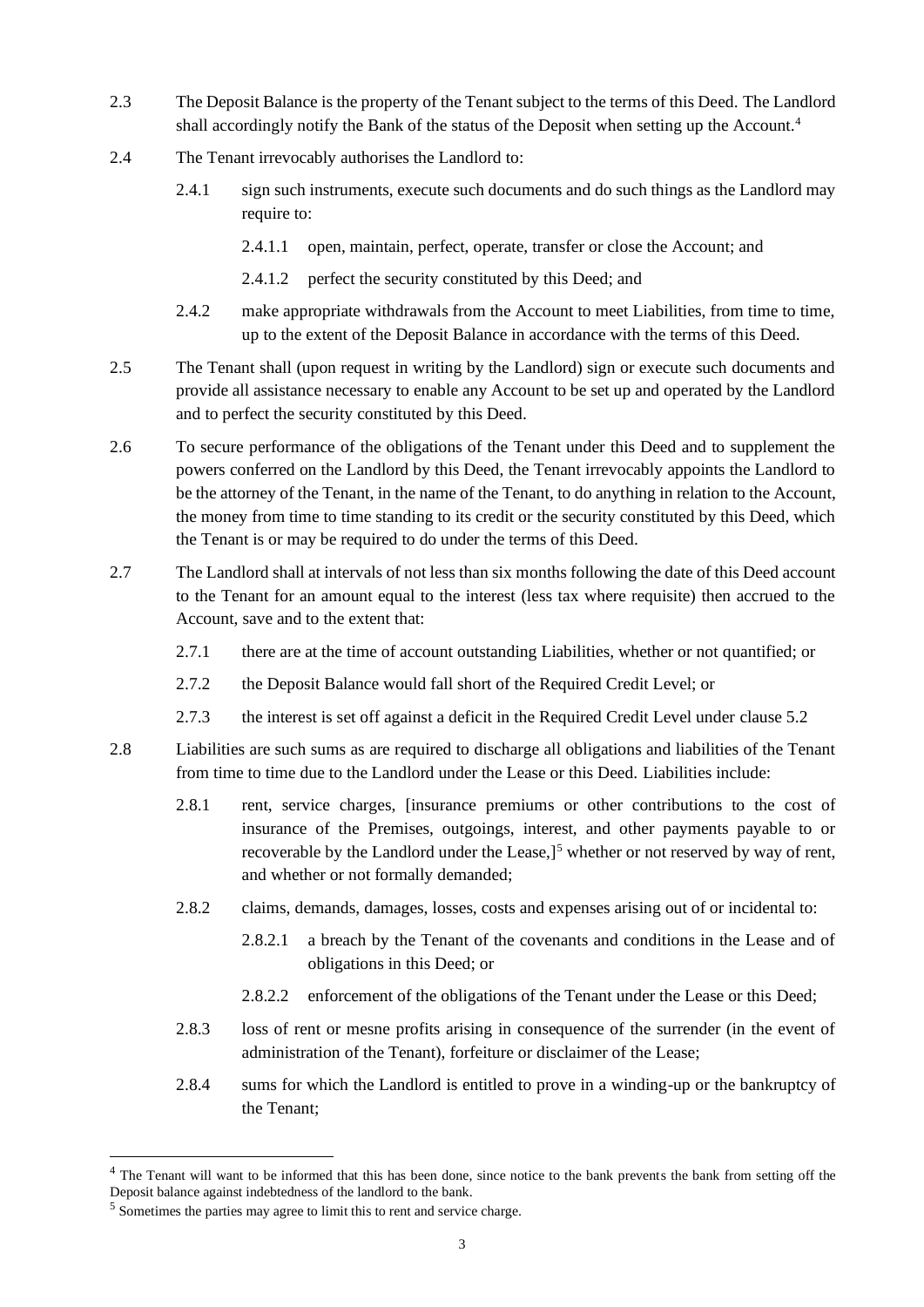- 2.8.5 bank charges in relation to the Account; and
- 2.8.6 VAT, if chargeable, or to the extent borne by the Landlord, in respect of Liabilities.

## <span id="page-8-0"></span>**3. CHARGE**

- 3.1 The Tenant, with full title guarantee, charges its interest in the Account and in the Deposit Balance (and the Tenant's right to the return of monies representing the Deposit Balance in accordance with this Deed) in favour of the Landlord as security for the payment to the Landlord of the Liabilities.
- 3.2 The Tenant:
	- 3.2.1 warrants that:
		- 3.2.1.1 the Deposit is free from any charge, encumbrance or other security interest in favour of a third party; and
		- 3.2.1.2 no consent is required from any person for the Tenant to enter into this Deed, nor is the Tenant prohibited from doing so; and
	- 3.2.2 undertakes not to assign or otherwise dispose to any person whomsoever the benefit of any of the Tenant's rights under this Deed, nor to create any further charge, encumbrance or other security interest over the whole or any part of the Deposit Balance, the Account or the Tenant's interest in them.
- 3.3 This Deed operates as a continuing security even if an intermediate payment of Liabilities is made.
- 3.4 The rights of the Landlord under this Deed are:
	- 3.4.1 in addition to, and do not prejudice, any contractual or other right, whether under the Lease or otherwise, or any other security which is available to the Landlord now or in the future; and
	- 3.4.2 to remain in effect even in case of invalidity of any other right, remedy or security, or the Landlord releasing, varying or abstaining from perfecting or enforcing any of them.

## <span id="page-8-1"></span>**4. WITHDRAWALS**

The Landlord may at any time make withdrawals from the Account of sums sufficient to discharge any Liability if:

- 4.1 the Landlord has previously given to the Tenant not less than [five] Working Days' notice in writing of its intention to make a withdrawal from the Account and the notice has specified the amount to be withdrawn and the relevant Liability; and
- 4.2 the Tenant has not discharged the relevant Liability to the Landlord's satisfaction before the expiry of the notice.

## <span id="page-8-2"></span>**5. REPLENISHMENT OF THE ACCOUNT**

- 5.1 The Tenant shall maintain the Deposit Balance at the Required Credit Level.
- <span id="page-8-3"></span>5.2 The Tenant shall replenish or supplement the Account by paying to the Landlord the amount of any deficit in maintaining the Deposit Balance at the Required Credit Level within ten Working Days of a written demand made to the Tenant by the Landlord in any of the following events:
	- 5.2.1 withdrawals made in accordance with this Deed to meet Liabilities; [and]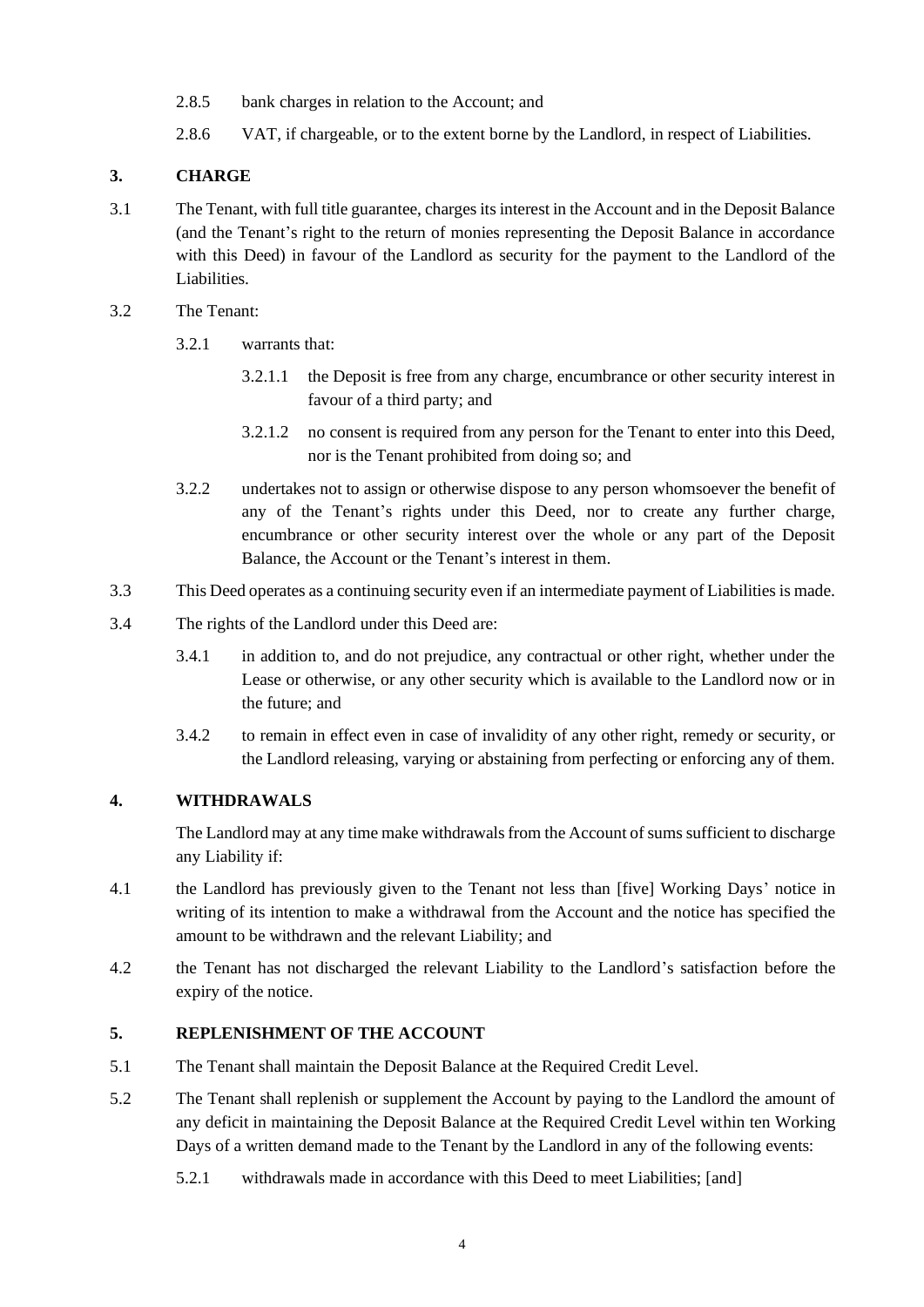- 5.2.2 [an increase in the Required Credit Level consequential on the review or other adjustment of the principal rent reserved under the Lease;] [and]
- 5.2.3 [an increase in the Required Credit Level consequential on any increase in the rate of VAT,] [and an increase in the Required Credit Level consequential on the Landlord exercising the option to tax for VAT purposes after the date of this Deed in respect of the Premises or the property of which the Premises form part;]

but the deficit may be reduced (or eliminated) by setting off such interest as may at the time have accrued to the Account.

5.3 If the Landlord has received from the Tenant a payment under clause [5.2,](#page-8-3) the Landlord shall promptly credit to the Account an amount equivalent to the payment.

#### <span id="page-9-0"></span>**6. DISPOSAL OF REVERSION**

On a Disposal, the provisions of this clause [6](#page-9-0) shall apply.

- <span id="page-9-3"></span>6.1 The Landlord shall:
	- 6.1.1 assign the benefit of this Deed to its Successor;
	- 6.1.2 transfer the Deposit Balance to the Successor;
	- 6.1.3 <sup>6</sup>obtain from the Successor a covenant with the Tenant to comply with the obligations of the Landlord under this Deed; and
	- 6.1.4 supply to the Tenant a certified copy of the document containing the covenant.
- 6.2 From the date on which the Tenant is given a certified copy of the assignment referred to in clause [6.1.1:](#page-9-3)
	- 6.2.1 the disposing Landlord shall be released from future liability to the Tenant for the compliance with obligations under this Deed;
	- 6.2.2 the Tenant shall become liable to the Successor to comply with the Tenant's obligations under this Deed but shall, if and when required by the Successor at the Successor's reasonable expense, enter into:
		- 6.2.2.1 a covenant with the Successor to that effect; or
		- 6.2.2.2 a replacement rent deposit deed in the same terms as would have continued to apply if this Deed had remained in operation as between the Tenant and the transferring Landlord; but
	- 6.2.3 nothing shall release the Tenant from accrued Liabilities to the disposing Landlord outstanding at the time of the Disposal to the Successor.

## <span id="page-9-2"></span>**7. REPAYMENT OF THE DEPOSIT BALANCE**

<span id="page-9-1"></span>7.1 The Landlord shall repay the Deposit Balance (except such part or the whole as is required to meet Liabilities) to the Tenant within ten Working Days after the first to occur of the following:

 $6$  The benefit of the covenants to the Tenant in the Deed do in fact pass with the assignment of the reversion to the tenancy under s.3 of the Landlord and Tenant (Covenants) Act 1995 in the case of a new tenancy for the purposes of that Act, or under s.141 Law of Property Act 1925 in the case of an "old" tenancy. The Deed is a collateral agreement to the tenancy. Even so, notification to the Tenant of details of the disposal of the reversion and of the covenant of the Successor for the benefit of the Tenant is of practical importance to it and to the disposing Landlord.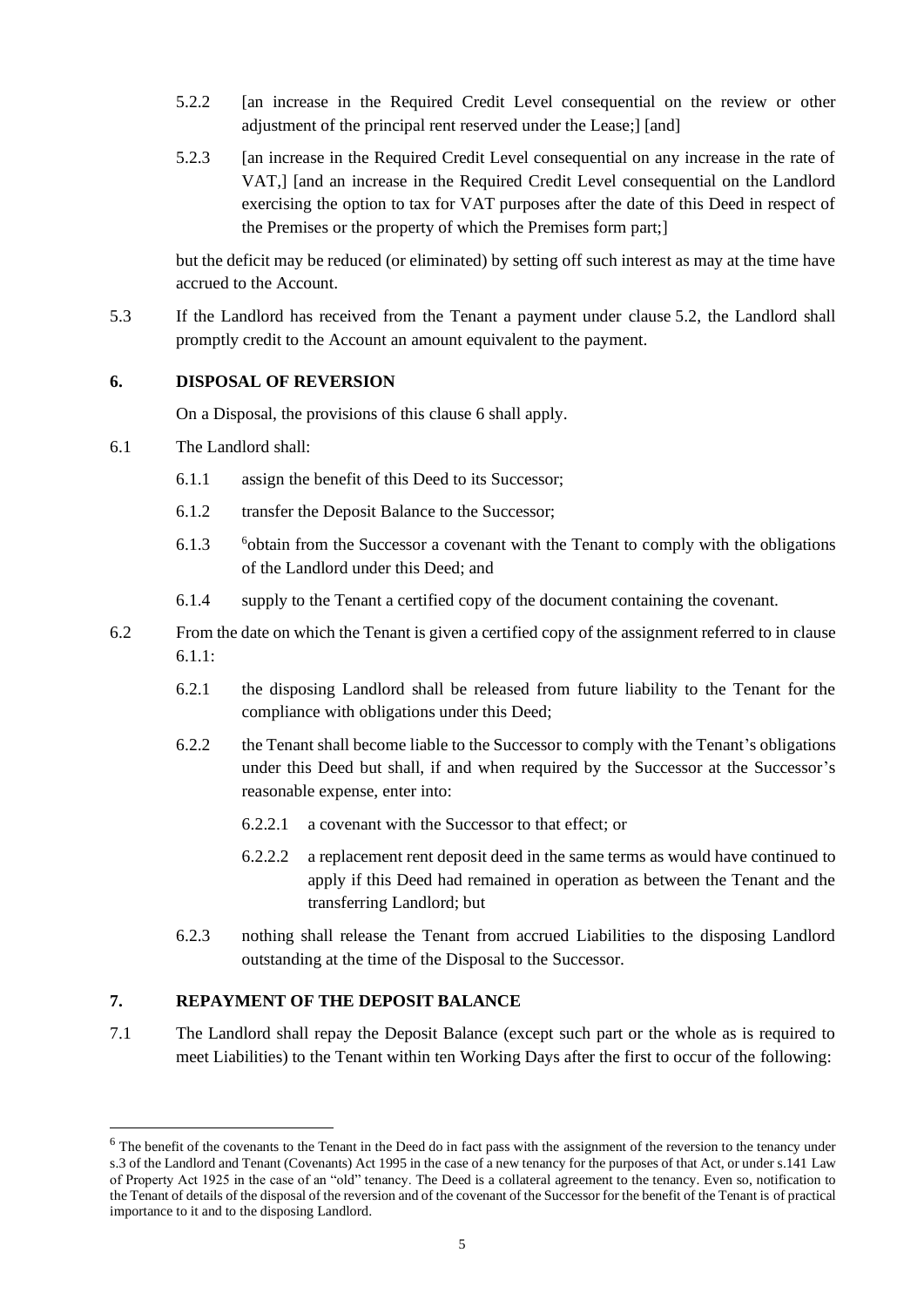- 7.1.1 the date of expiry or sooner termination of the term granted by the Lease [as continued by statute];
- 7.1.2 [the  $\lceil \bullet \rceil$  anniversary of the date of this Deed;]
- 7.1.3 the later of date of registration with the Landlord of the assignment by the Tenant of the Lease which assignment is authorised by the Lease (other than an assignment by operation of law) or, where applicable, the date of registration of the assignment at HM Land Registry; and
- <span id="page-10-2"></span>7.1.4 the date on which the Tenant produces to the Landlord audited final accounts of the Tenant which meet any one of the tests set out in clause [7.2,](#page-10-0)

unless a later date is applicable under the provisions of clauses [7.4](#page-10-1)[-7.6.](#page-11-5)

- <span id="page-10-0"></span>7.2 The tests referred to in clause [7.1.4](#page-10-2) are<sup>7</sup>:
	- 7.2.1 the net profits after tax of the Tenant in each of the last [three] consecutive periods of account of the Tenant, exceed the amount of the annual principal rent [plus VAT] then currently reserved by the Lease multiplied by a factor of [three];
	- 7.2.2 the average of the net profits after tax of the Tenant for the last [five] consecutive periods of account of the Tenant, exceed the amount of the annual principal rent [plus VAT] then currently reserved by the Lease multiplied by a factor of [five]; or
	- 7.2.3 the average amount of the net assets of the Tenant for the last [three] consecutive periods of account of the Tenant, exceed the amount of the annual principal rent [plus VAT] then currently reserved by the Lease multiplied by a factor of [eight], and in each of those periods of account, the net profits after tax of the Tenant have not been less than those in the period of account immediately preceding it.
- 7.3 For the purposes of the tests referred to in clause [7.1.4,](#page-10-2) the audited accounts must meet the following requirements:
	- 7.3.1 the most recent of them was for the period of account ended no earlier than [six] months before the Tenant's call for the repayment of the Deposit Balance;
	- 7.3.2 none has been for a period of account of less than [12](#page-11-1) or more than 15 months;
	- 7.3.3 each was prepared by an accountant independent of the Tenant on a consistent basis in accordance with Accepted Accounting Principles and none was qualified;
	- 7.3.4 the calculation of net profits of the Tenant is from normal trading and excludes profits from the sale of fixed assets, investments and other extraordinary items; and
	- 7.3.5 the calculation of net assets of the Tenant excludes goodwill and intangible assets, consolidated assets and liabilities from subsidiary companies, and the assets are included at their current open market value.
- <span id="page-10-1"></span>7.4 If there is an ascertained but unquantified claim for Liabilities at the relevant date specified in clause [7.1,](#page-9-1) the Landlord is not obliged to repay any Deposit Balance under clause [7.1](#page-9-1) until [12] 8 months after that date, unless the claim has by then been quantified.

 $<sup>7</sup>$  It is suggested that accountancy advice is taken on these financial tests, particularly on the number of the periods of account and</sup> the factor.

<sup>&</sup>lt;sup>8</sup> Consider whether the period of 12 months after the relevant date in clause 7.1 is realistic for quantifying all claims for Liabilities in the context of the particular lease. The drafting seeks to achieve a balance between the Tenant's wish to have the Deposit Balance repaid as soon as possible and the Landlord's need to have a sufficient period in which to quantify claims.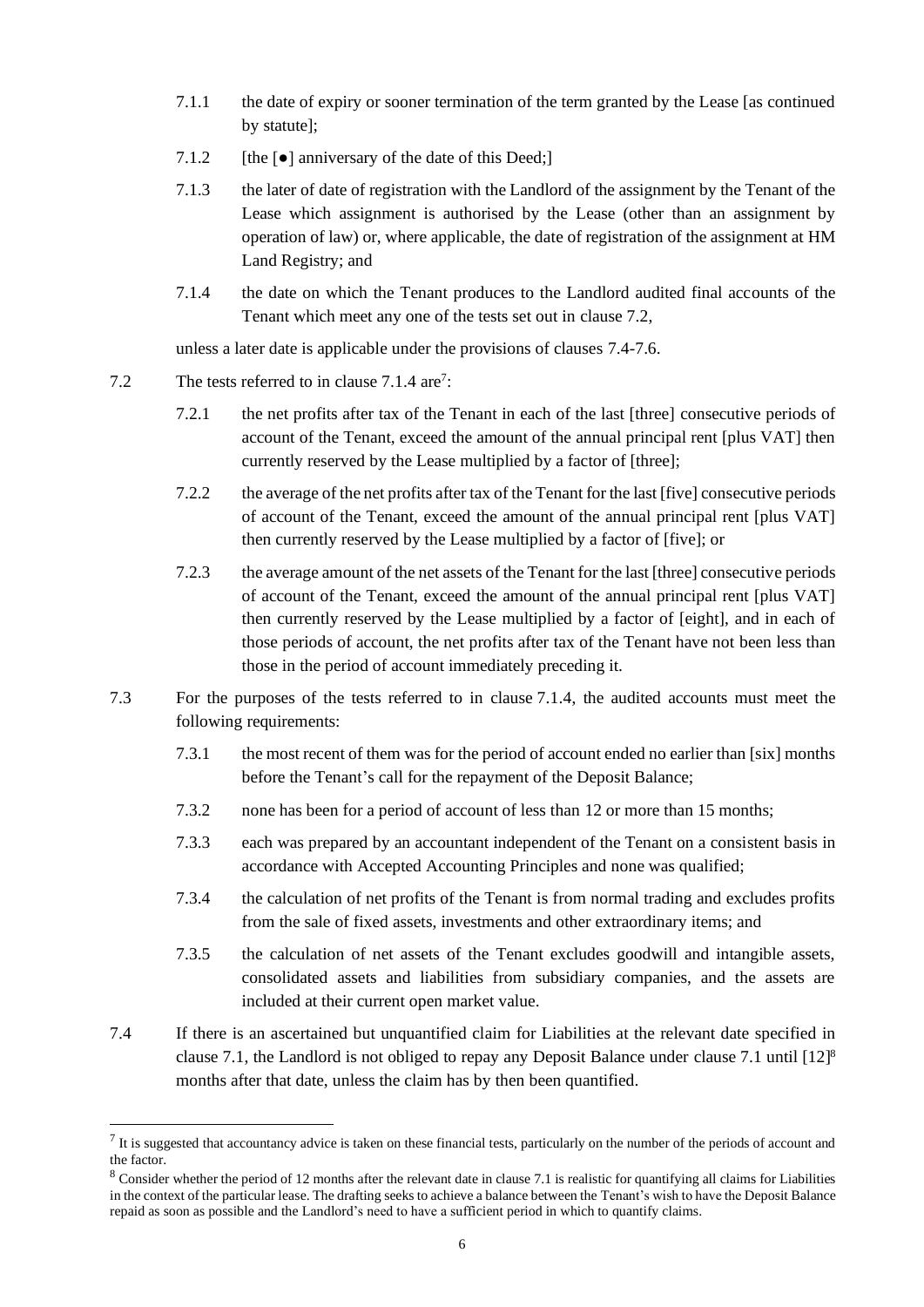- <span id="page-11-6"></span>7.5 If the Lease has been forfeited or disclaimed, (or surrendered in the event of administration of the Tenant), the Landlord shall not be obliged to repay any Deposit Balance under clause [7.1](#page-9-1) until the date at which the principal rent under a new lease of the Premises becomes fully payable.
- <span id="page-11-5"></span>7.6 If both clauses [7.4](#page-10-1) and [7.5](#page-11-6) apply on the date specified in clause [7.1,](#page-9-1) the Landlord shall not be obliged to repay any Deposit Balance until whichever of their respective dates for repayment later occurs.
- 7.7 [If the Landlord disagrees that the Tenant has met the requirements in this clause [7](#page-9-2) for the repayment of the Deposit Balance, the disagreement shall be referred to an independent expert for determination in accordance with clause [16.](#page-12-3)]

## <span id="page-11-3"></span>**8. RELATIONSHIP TO LIABILITY UNDER THE LEASE**

- 8.1 A breach of an obligation in this Deed by the Tenant entitles the Landlord to exercise its rights of enforcement, including the right of re-entry, under the Lease.
- 8.2 A sum not paid by the Tenant when it is due under this Deed may be treated by the Landlord as if it were rent in arrear under the Lease and be recoverable accordingly.
- 8.3 The rights of the Landlord under this Deed are additional to those in the Lease; the liability of the Tenant [or of the Guarantor] under the Lease is not limited to the amount of the Deposit.

#### <span id="page-11-4"></span>**9. CHANGES OF THE BANK**

The Landlord may at any time transfer the Deposit Balance into another Account at the same Bank or another Clearing bank for retention on the terms of this Deed. The Landlord shall notify the Tenant within fifteen Working Days after doing so with details of the new Account.

#### <span id="page-11-2"></span>**10. NOTICES**

The provisions as to notices contained in the Lease shall apply to any notice or notification given or made under this Deed.

#### <span id="page-11-0"></span>**11. GUARANTOR**

In consideration of the Landlord entering into this Deed, the Guarantor confirms the obligations on its part in the Lease shall continue to apply and shall also apply to the Tenant's obligations in this Deed.

#### <span id="page-11-1"></span>**12. SECURITY FINANCIAL COLLATERAL ARRANGEMENT**

To the extent that any part of the Deposit constitutes "financial collateral" and that this Deed (including the obligations of the Tenant) constitutes a "security financial collateral arrangement" in each case as defined in and for the purposes of the Financial Collateral Arrangements (No.2) Regulations 2003 ("Regulations"), the Landlord has the right to appropriate all or any part of such financial collateral in or towards discharge of the Liabilities. For this purpose, the value of such financial collateral so appropriated shall be the amount of the Deposit Balance, together with any accrued but unposted interest, at the time the right of appropriation is exercised and the method of valuation provided for in this Deed shall be treated as a commercially reasonable method of valuation for the purposes of the Regulations.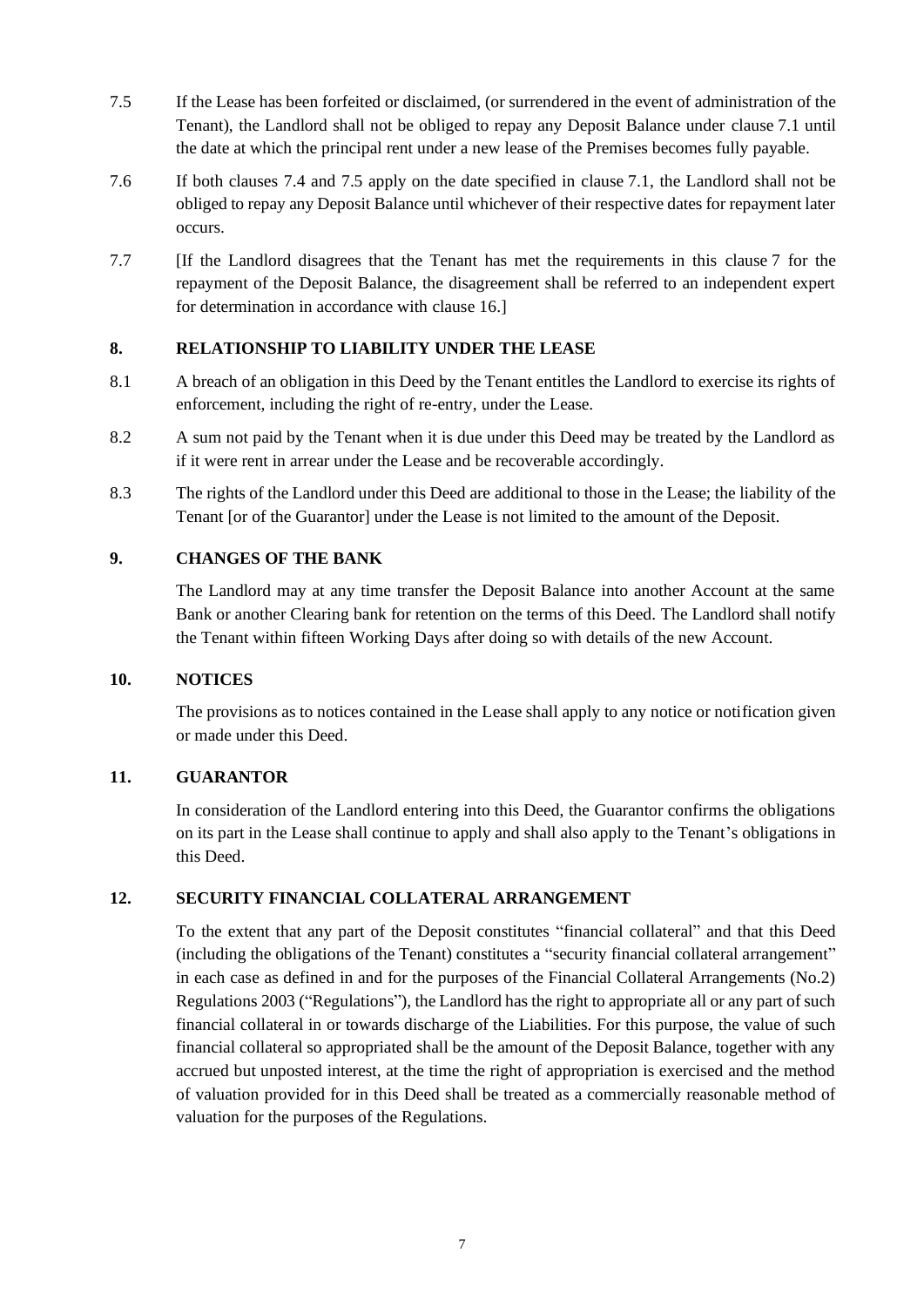#### <span id="page-12-0"></span>**13. NO THIRD PARTY RIGHTS OF ENFORCEMENT**

A person who is not a party to this Deed has no right under section 1(1)(b) of the Contracts (Rights of Third Parties) Act 1999 to enforce any term of this Deed.

## <span id="page-12-1"></span>**14. SET-OFF**

All sums payable by the Tenant under this Deed are payable without deduction, set-off or counterclaim.

## <span id="page-12-2"></span>**15. INVALIDITY OF CERTAIN PROVISIONS**

If any term of this Deed or the application of such a term to any person or circumstance shall be to any extent invalid or unenforceable, it or they shall be severable. The remainder of the provisions of this Deed shall be enforceable to the extent permitted at law.

#### <span id="page-12-3"></span>**16. [DISPUTES**

- 16.1 Where an issue is required by this Deed to be dealt with by or submitted for the determination of an expert, the following provisions apply.
- 16.2 The expert is to be appointed by the Landlord and the Tenant jointly, or if they cannot or do not agree on the appointment, appointed at the request of either of them by the President (or other authorised officer) of the Institute of Chartered Accountants in England and Wales<sup>9</sup>.
- 16.3 The expert so appointed is to be of not less than [ten] years' professional qualification and a specialist in relation to the subject matter of the submission.
- 16.4 The expert so appointed shall afford the parties the opportunity within such a reasonable time limit as the expert may stipulate to make representations to the expert and permit each party to make submissions on the representations of the other.
- 16.5 The fees and expenses of the expert, including the cost of the expert's nomination, are to be borne as the expert may direct (or in the absence of such a direction, by the parties in equal shares) but, unless they otherwise agree, the parties shall bear their own costs with respect to the determination of the issue by the expert.
- 16.6 One party may pay the fees and expenses required to be borne by the other if they have remained unpaid for more than twenty Working Days after they become due and then recover as a debt these and any incidental expenses incurred from the other party on demand.
- 16.7 If the expert refuses to act, becomes incapable of acting or dies, the Landlord or the Tenant may request the appointment of another expert in his stead under this clause.
- 16.8 The determination of the expert, except in case of manifest error, is to be binding on the parties.]

#### <span id="page-12-4"></span>**17. GOVERNING LAW**

17.1 The validity, construction and performance of this Deed (and any claim, dispute or matter arising under or in connection with it or its enforceability) shall be governed by and construed in accordance with the laws of England and Wales.

<sup>&</sup>lt;sup>9</sup> An additional option could be included of the President of the Law Society of England and Wales where the dispute has a legal aspect.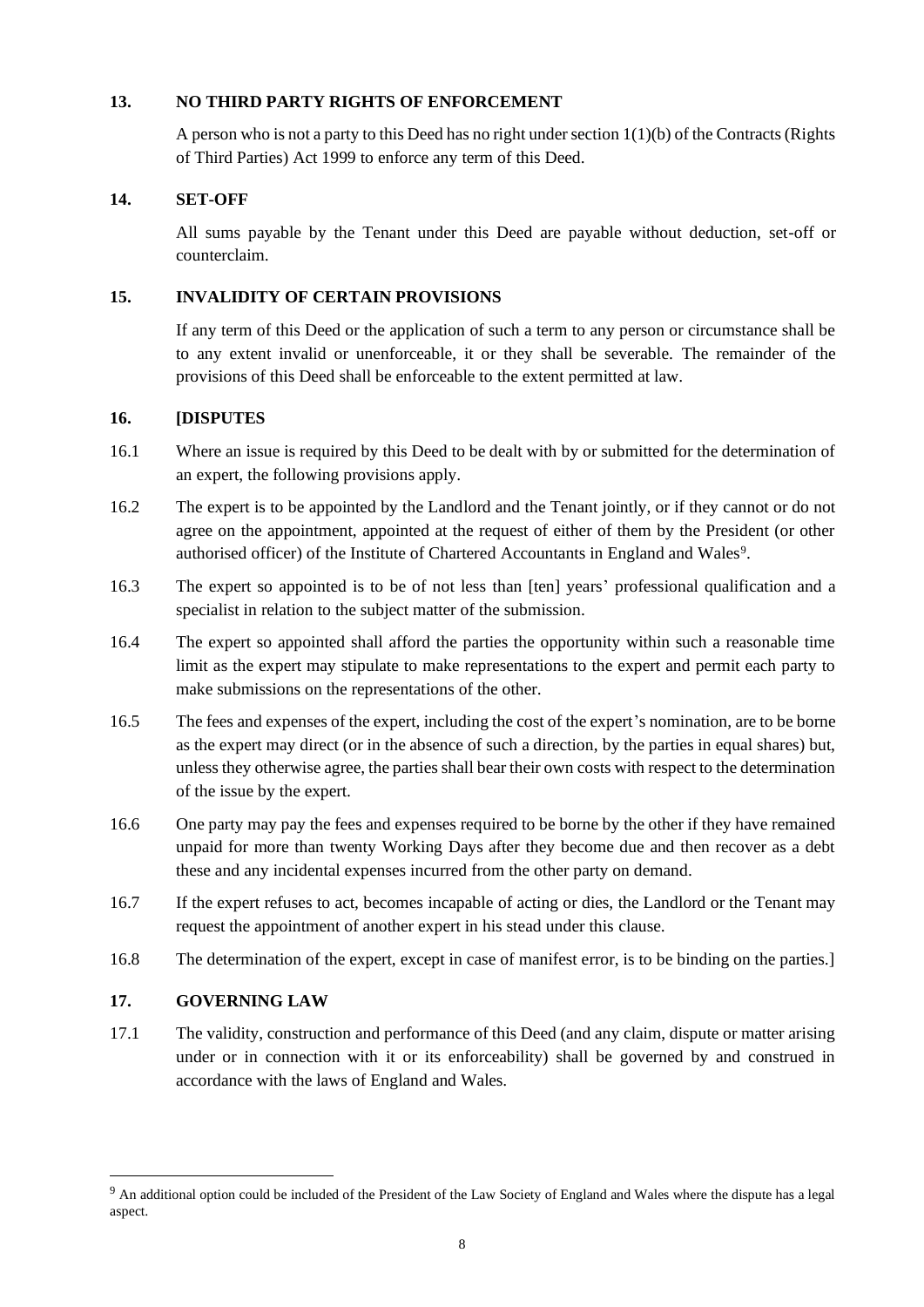- 17.2 Each party to this Deed irrevocably agrees to submit to the exclusive jurisdiction of the courts of England and Wales over any claim, dispute or matter arising under or in connection with this Deed, or its enforceability or the legal relationships established by this Deed.
- 17.3 Each such party irrevocably:
	- 17.3.1 waives any objection which it may have to proceedings being brought in the courts of England and Wales; and
	- 17.3.2 acknowledges that a judgment or order in any proceedings brought in the courts of England and Wales will be conclusive and binding and may be enforced in the courts of any other jurisdiction.
- 17.4 [[Party 2] irrevocably appoints [name] of [address] as its agent to receive on its behalf in England and Wales the service of any proceedings or notices arising out of or in connection with this Deed or its enforceability or the legal relationships established by this Deed. Such service shall be deemed completed on delivery to such agent (whether or not it is forwarded to and received by [Party 2]). If for any reason the agent ceases to be able to act as agent or no longer has an address in England and Wales, [Party 2] shall immediately appoint a substitute acceptable to the Landlord and deliver to the Landlord the new agent's name and address.]